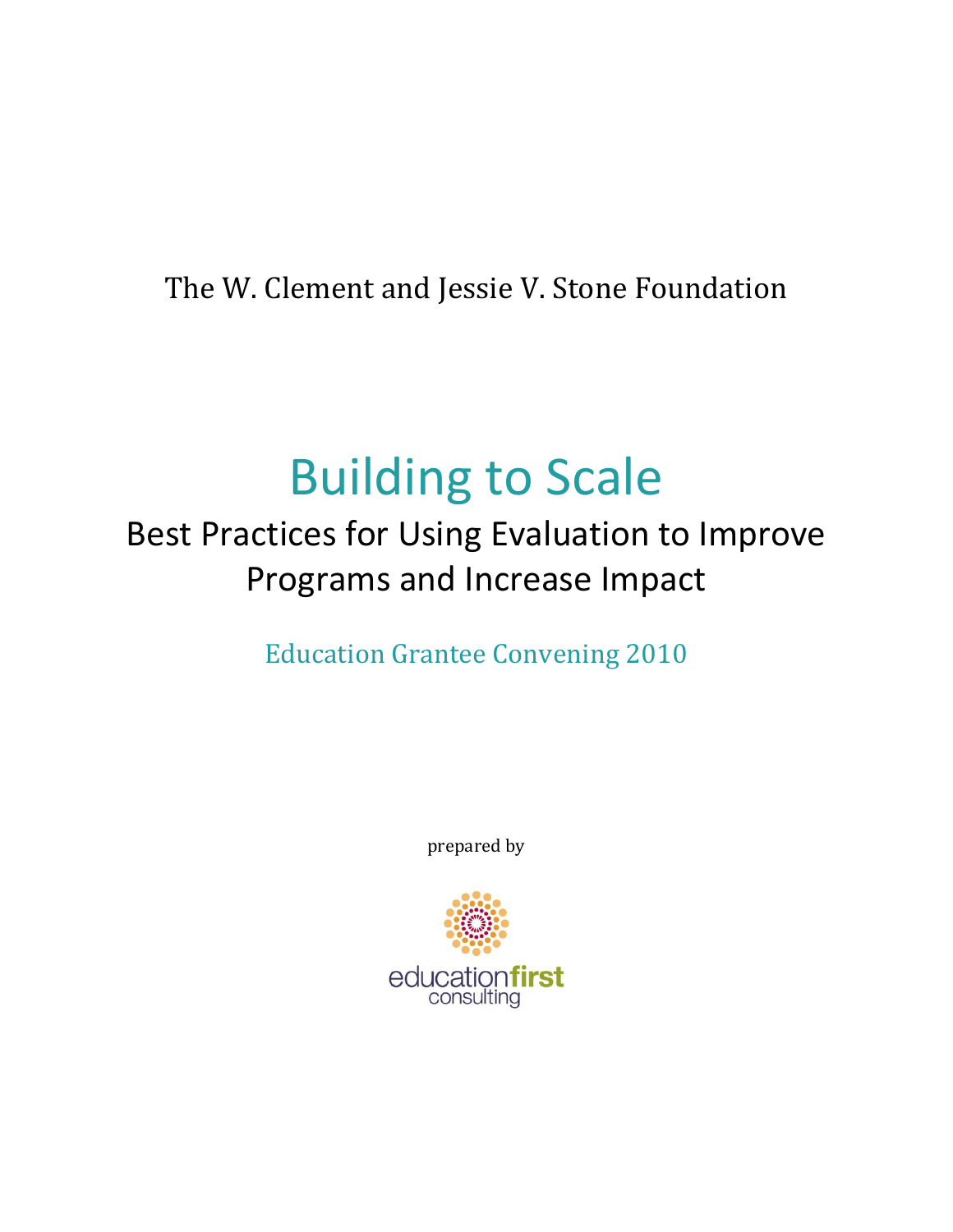This report summarizes conversations at the W. Clement and Jessie V. Stone Foundation's 2010 convening of its education grantees, held in Chicago, Illinois, in November 2010. Education First Consulting helped plan and facilitate the meeting as well as prepared this summary report. Education First uniquely helps policymakers, advocates and funders develop broad-based improvement and reform strategies to inspire and engage all students to graduate from high school and postsecondary studies prepared for a competitive world of constant change and innovation.

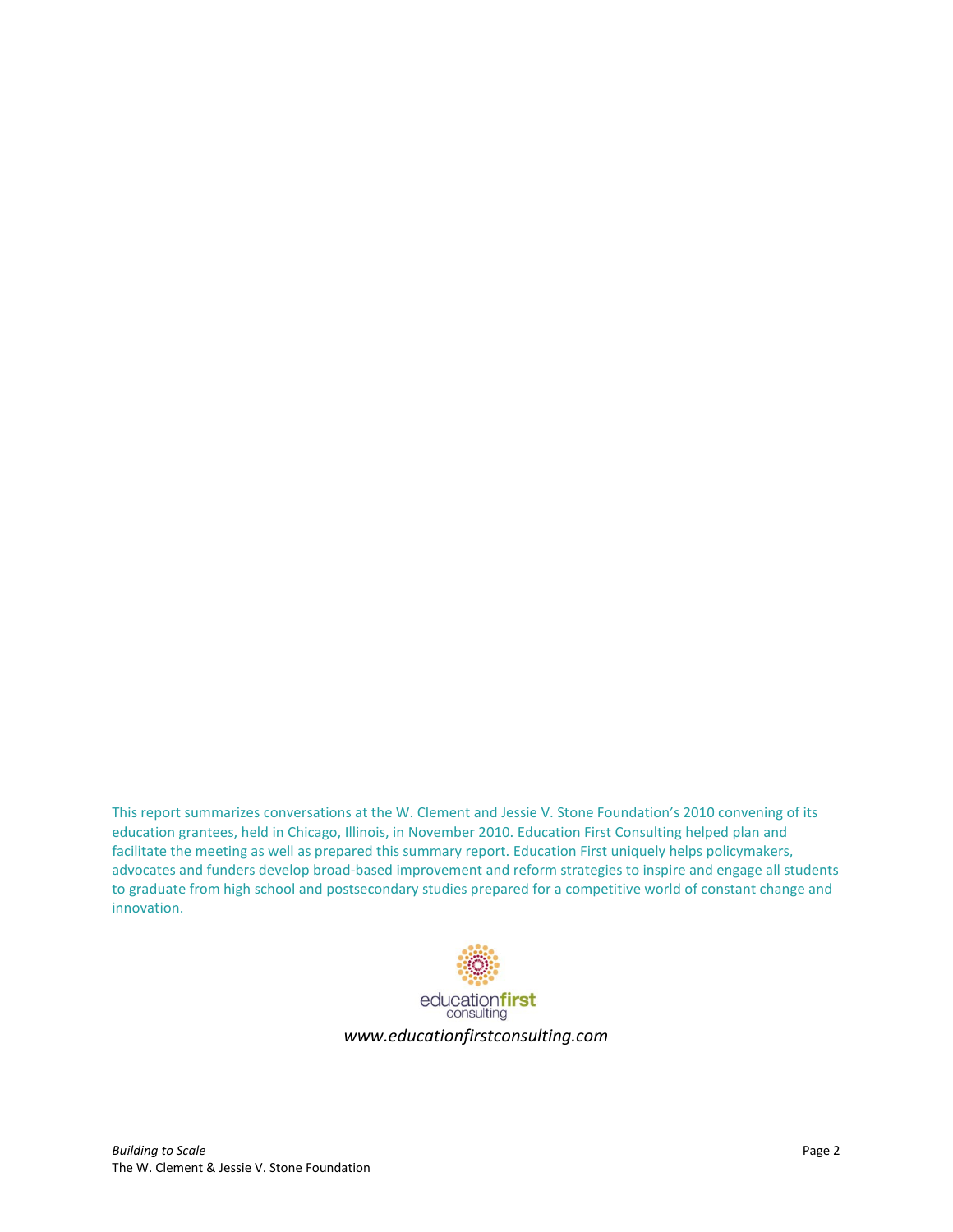## Table of Contents

| Why High-Impact Organizations Are Also Learning Organizations 14       |  |
|------------------------------------------------------------------------|--|
|                                                                        |  |
| APPENDIX B: Summary of Pre-Meeting Interviews on Assessing Impact with |  |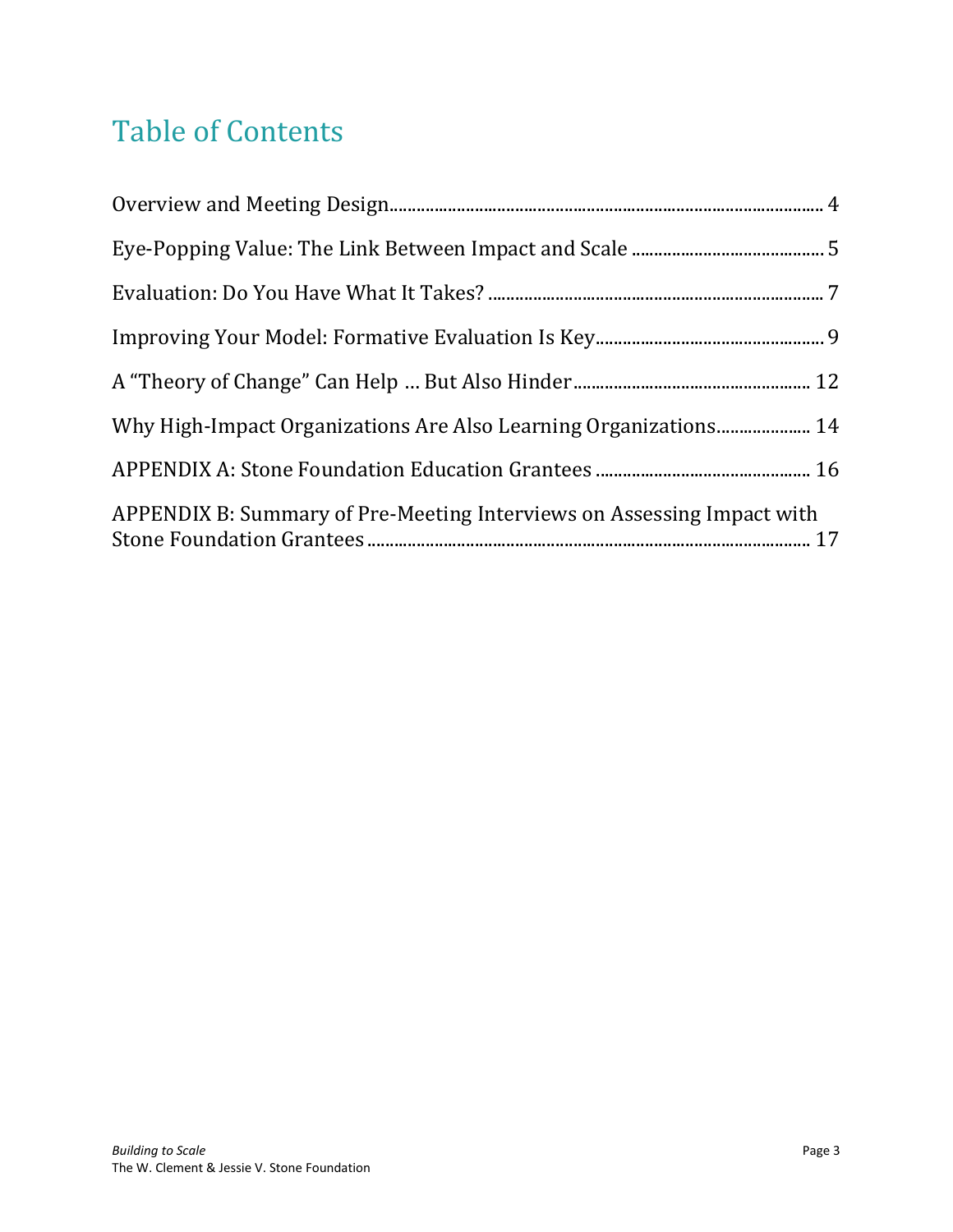## <span id="page-3-0"></span>Overview and Meeting Design

Supporting grantees in four cities across the country—Boston, Chicago, New York and San Francisco—the W. Clement and Jessie V. Stone Foundation is committed to providing the educational and developmental opportunities to disadvantaged children and young people that enable them to fulfill their potential. Its grantmaking programs in education, youth development and early childhood development are designed to tackle the problems children and youth face in obtaining an excellent education, accessing the skills that will serve them as they transition into adulthood, and experiencing quality developmental experiences in their earliest years.

In working toward these goals, the Stone Foundation also is committed to strengthening the capacity and effectiveness of its grantees, including regularly convening leaders and helping them develop strategies and compare lessons for expanding impact. In 2010, the foundation organized a day-long session to help education grantees develop plans for quantifying their impact and supporting their growth plans. Sixteen chief executive officers, plus "impact directors" from four organizations, attended (see list in *Appendix A*).

Prior to the meeting, staff from the Stone Foundation spoke with a representative from each grantee in order to capture each organization's perspectives on the challenges of measuring impact. These interviews (see summary in *Appendix B*) helped inform the agenda for the convening, which was designed to answer these questions posed by the grantees:

- What are ways of overcoming the very real barriers—lack of internal capacity, varying expectations from donors and board members, costs, etc.—to best measure an organization's impact?
- How can organizations sort through the challenges of attribution and contribution, especially in complex environments and schools like those in which grantees work?
- What are other ways of measuring impact besides measuring student achievement on standardized tests?

Resource experts—including Lande Ajose (*managing partner—BTW Informing Change*), Paul Goren (*executive director—Consortium on Chicago School Research*), Roger King (*independent nonprofit consultant*) and Pranav Kothari (*managing director—Mission Measurement*)—shared insights on designing evaluations, developing theories of change, strengthening organizational learning and clarifying strategies. These presentations sparked dialogue and debate throughout the day. And grantees also actively shared their own observations and lessons learned.

This report summarizes some of the key questions and advice—as well as cautions—that can guide nonprofit organizations as they work to quantify their impact, the success of their programs and the reach of their services. It is organized into six sections (detailed in the *Table of Contents* on the previous page).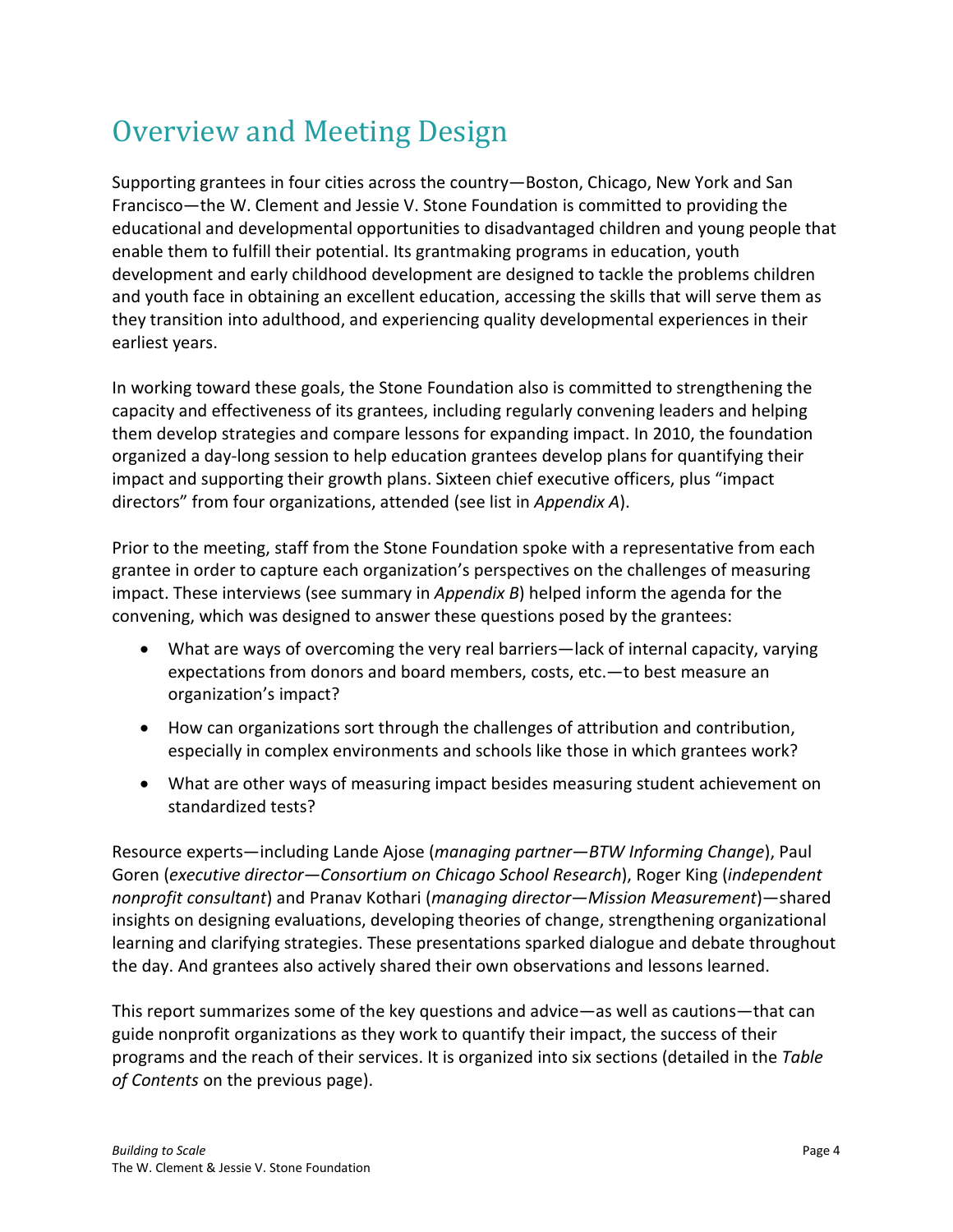## <span id="page-4-0"></span>Eye-Popping Value: The Link Between Impact and Scale

Having worked closely with dozens of organizations on their growth strategies, consultant Roger King believes that organizations—whether nonprofit or for-profit—realize their potential only when they achieve scale through wide geographic spread, broad program adoption, powerful and full program implementation, sustainability, and wide organizational recognition.<sup>[1](#page-4-1)</sup> In the nonprofit sector in particular, King argues that every organization owes it to itself—and its donors and clients—to consider if it can better accomplish its mission by serving more people with a superior approach and greater experience. Too often in the nonprofit sector, King sees instead a "landscape of myriad pilots, many subscale programs, few institutions and no brands"—missed opportunities to help more people more successfully.

The Stone Foundation's 2009 grantee convening focused on the broad questions of how organizations can best confront opportunities and challenges involved in scaling, with King featured as a key speaker.<sup>[2](#page-4-2)</sup> At that meeting, King advised grantees:

- Without a strong value proposition that makes clear a program's potential quantifiable benefits, a scalable nonprofit organization will not be able to ensure its program's value exceeds the total cost to clients, funders and stakeholders.
- More nonprofit organizations should embrace the lessons from the business world, such as the concept of the "experience curve": more experience over time has the potential to decrease program costs and thereby grow an organization more quickly.
- Although pilot programs are important (and traditional) ways of testing new ideas, they do not create wide-scale impact.
- When going to scale, an organization should keep in mind the following five considerations: its products, the vehicles for maximizing impact, its business model, the structure of affiliates and shared experiences with others in the network of nonprofits, and the ability of its management to invest in its organizational capacity.

In addition to this advice from King, the 2009 meeting also featured discussion with some of the Stone Foundation's grantees who had already scaled their organizations more widely—or were deep in the midst of doing so. They offered these additional observations:

• Measuring impact is an essential part of figuring out whether and how to scale your organization.

<span id="page-4-1"></span> $1$  King is a nonprofit management consultant specializing in helping nonprofits grow. He has worked with organizations such as Development Studies Center, Playworks, the New Teacher Center and Strategic Literacy Initiative to help leaders develop strategies for scaling.

<span id="page-4-2"></span> $<sup>2</sup>$  A more complete summary of key themes and findings from the foundation's 2009 education grantee convening</sup> can be found at the W. Clement and Jessie V. Stone Foundation website: *www.wcstonefnd.org*.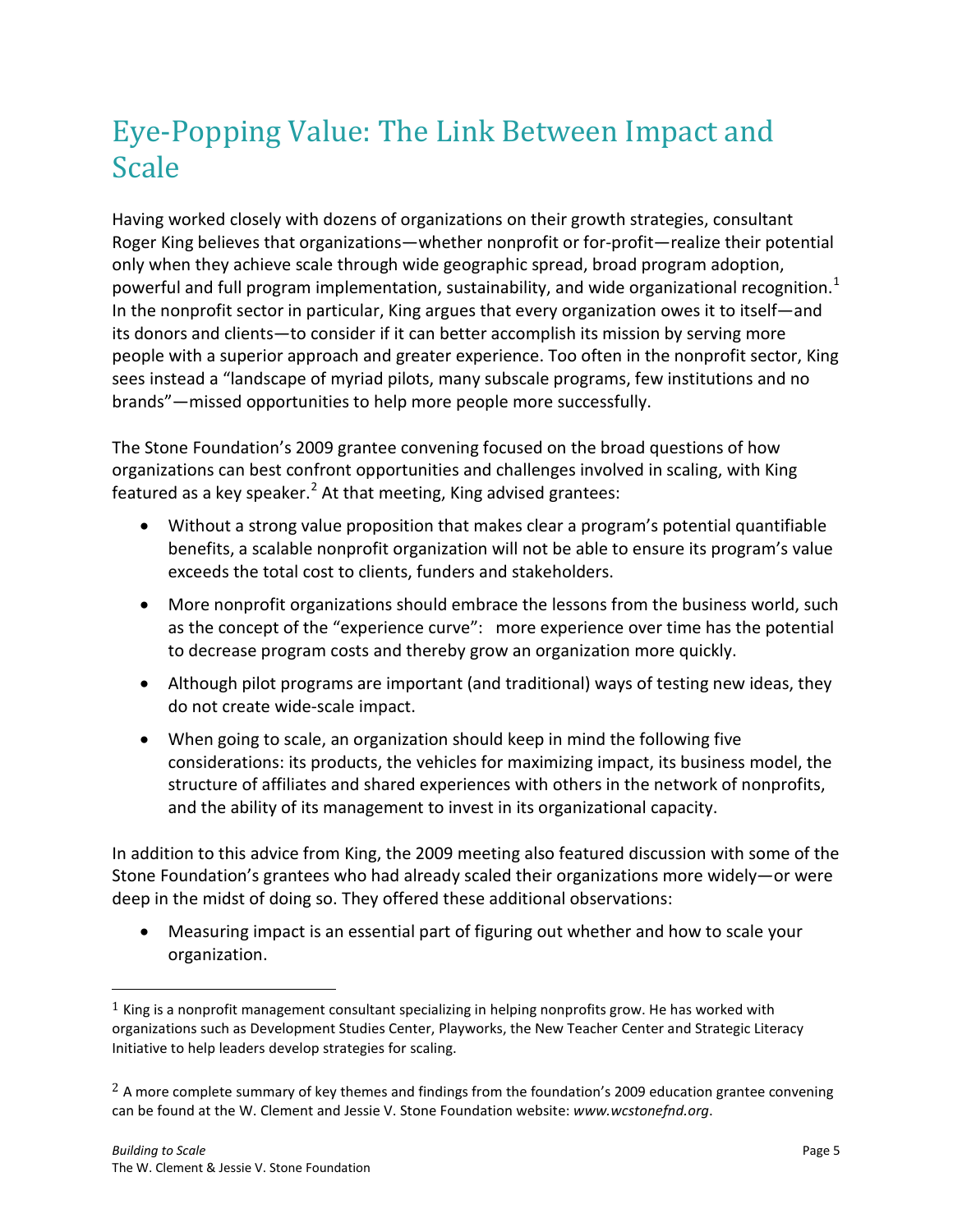- Organizations need to work with their funders as key partners during the process and pay attention to investments in organizational capacity and infrastructure (and not just investments in program funding).
- Organizations need to guard against the tendency to lose some focus on quality of a program's impact while working to broaden reach and scale.

King readily concedes not every organization should actually go to scale; many lack the capacity, face difficult structural obstacles, or have underlying beliefs and practices that work against wide-scale impact. But he argues the first question to confront in deciding whether scale is possible is to develop clarity about an organization's "eye-popping value."

An organization seeking to scale, replicate and sustain its program must have a deep sense of intrinsic value—it should know exactly how it brings value demonstratively better than the status quo, according to King. And the process of deciding whether the organization does in fact have something worth scaling helps sharpen its program quality and execution. In particular, King has seen, the list of "non-negotiable" program attributes tends to decrease as an organization gets clearer about what really matters as it replicates and what factors really contribute to program success.

Evaluation thus is an essential part of figuring out eye-popping value—and figuring out what program elements really matter to that value. Nonprofits are too often more enamored with their strategies than with their outcomes.

But how then can organizations go about figuring out their value, quantifying their impact and evaluating their success? The Stone Foundation organized its 2010 grantee convening to help its partners wrestle productively and help answer this question. Some of the key findings and advice from the meeting are captured in the following pages.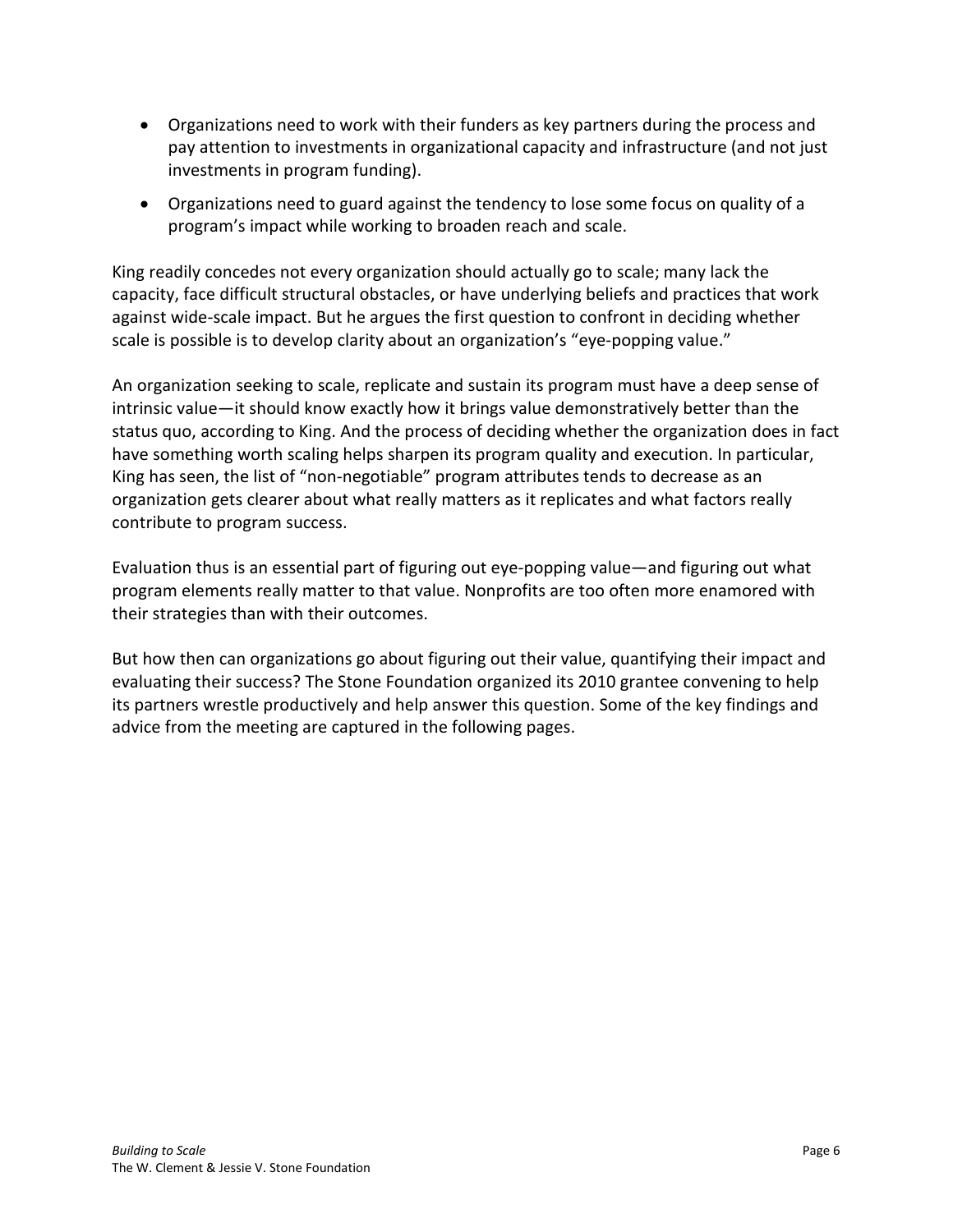### <span id="page-6-0"></span>Evaluation: Do You Have What It Takes?

To kick off the meeting—and help ensure all participants had a common framework and vocabulary for thinking about evaluation issues— Lande Ajose of BTW Informing Change reviewed key considerations in designing evaluations and thinking about measuring organizational impact.

Using evaluation results to inform organizational practice provides a nonprofit with a platform for program improvement, Ajose argued. But deciding on an evaluation approach depends on (1) organizational priorities and preferences, and (2) intended use of evaluation findings.

Traditional evaluations look linear in design: They start with planning, move to implementation and conclude with an evaluation—and frequently result in conclusions that end up on a bookshelf. Instead of using this too-often-not-effective approach, she encouraged nonprofits to look to integrated evaluation models, which are cyclical in design. This approach starts with planning, followed by implementation, with the evaluation proceeding next, only to begin the cycle once more using the evaluation results to inform the next planning process. The integrated model is more flexible and timely, and also better at fostering innovation, explained Ajose. And while both evaluation approaches ultimately are needed to justify funding an organization or program over the long-term, the integrated model helps ensure an organization is always looking forward and not just backwards.

Adding to Ajose's presentation, Paul Goren of the Consortium on Chic ago School Research advised, "Think about use as you think about design." In other words, clarify the research questions—and that will drive what sort of evaluation (and what level of complexity) is needed as well as ensure the results are more useful and relevant at the end. If

*Lande Ajose of BTW Informing Change suggested three realities about evaluation in the nonprofit sector that are widely known but rarely openly acknowledged:*

Many nonprofits struggle with the concept of evaluation for program improvement. It is a dilemma. They want data to prove a point to their funders. Similarly, a number of funders will not prioritize evaluation for program improvement. Instead, they want data to validate an investment to their Board. Everybody does evaluation to attract more resources. Evaluation is often built on backwards incentives.

Many nonprofit organizations don't have adequate capacity or will to conduct an evaluation, and to conduct it well. Many funders are not serious about developing that capacity in their grantees. Being serious takes: money, time, leadership, staffing resources, ongoing commitment and clarity.

Many nonprofit organizations have bad theories of change because they don't have clarity about strategy, or they don't know what a good theory of change looks like. For most nonprofits, a clear theory of change is the roadmap for understanding impact.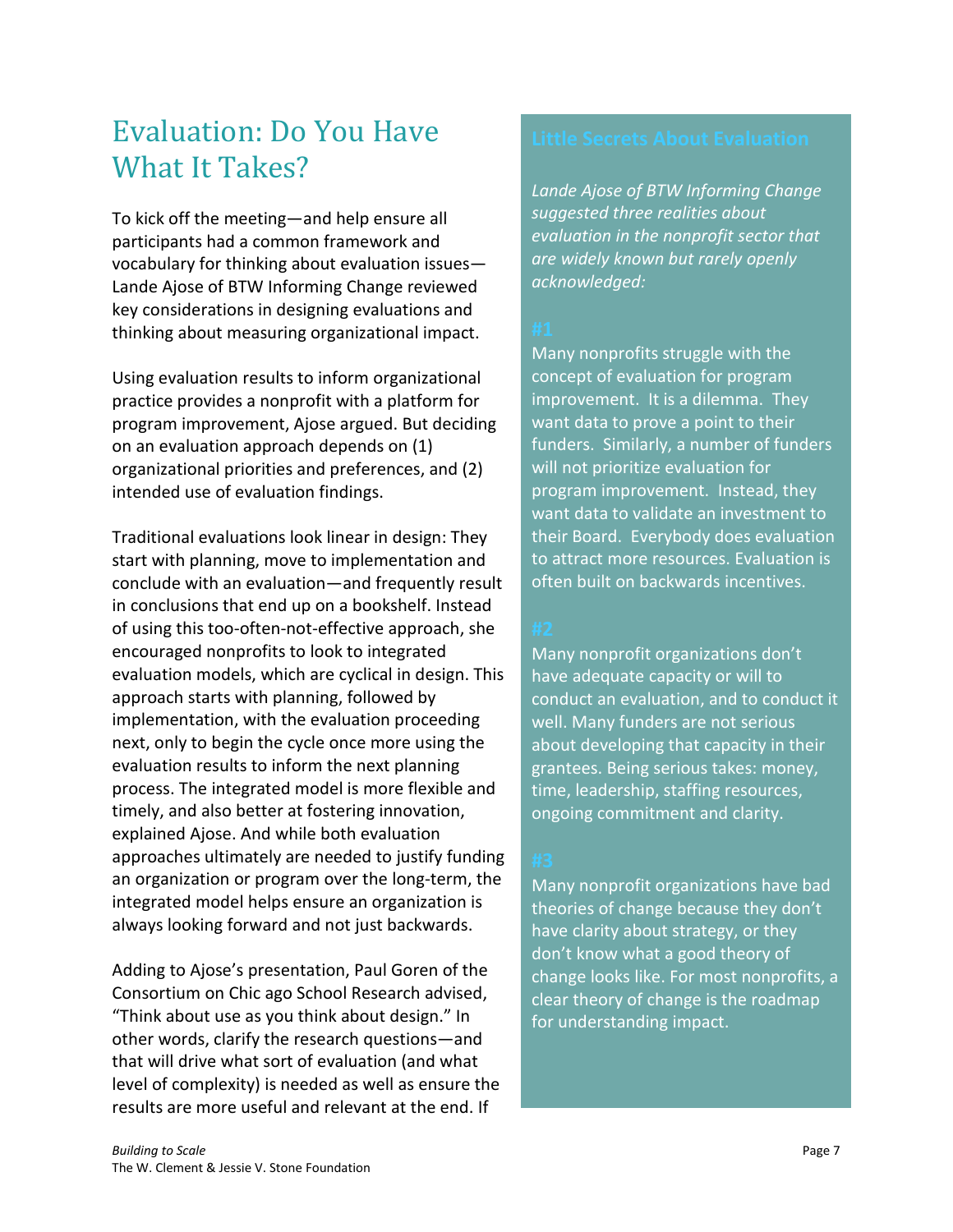an evaluation is based only on meeting the needs of external stakeholders (including grant compliance), it is not worth the effort, added Ajose. Instead, leaders should deliberately answer these two questions: What is it we want to learn? What does success look like?

According to Ajose and other speakers, if figuring out the research questions is the important starting place, it also is one that too many organizations overlook in their urgency to quantify impact and satisfy funders. Too few organizations know what questions they are trying to answer because they do not know what outcomes they are trying to achieve.

Finally, Ajose and other speakers urged organizations to push to get data sooner rather than later, even if the data is imperfect or less than ideal. Waiting five years for the "perfect" data and evaluation report is not going to help an organization grow or pinpoint its value today.

As parting advice to grantees, Ajose offered these key criteria to decide if an evaluation is likely to be effective for the organization:

- 1. Answers important questions
- 2. Timely
- 3. Reliable
- 4. Easy to understand
- 5. Useful and applicable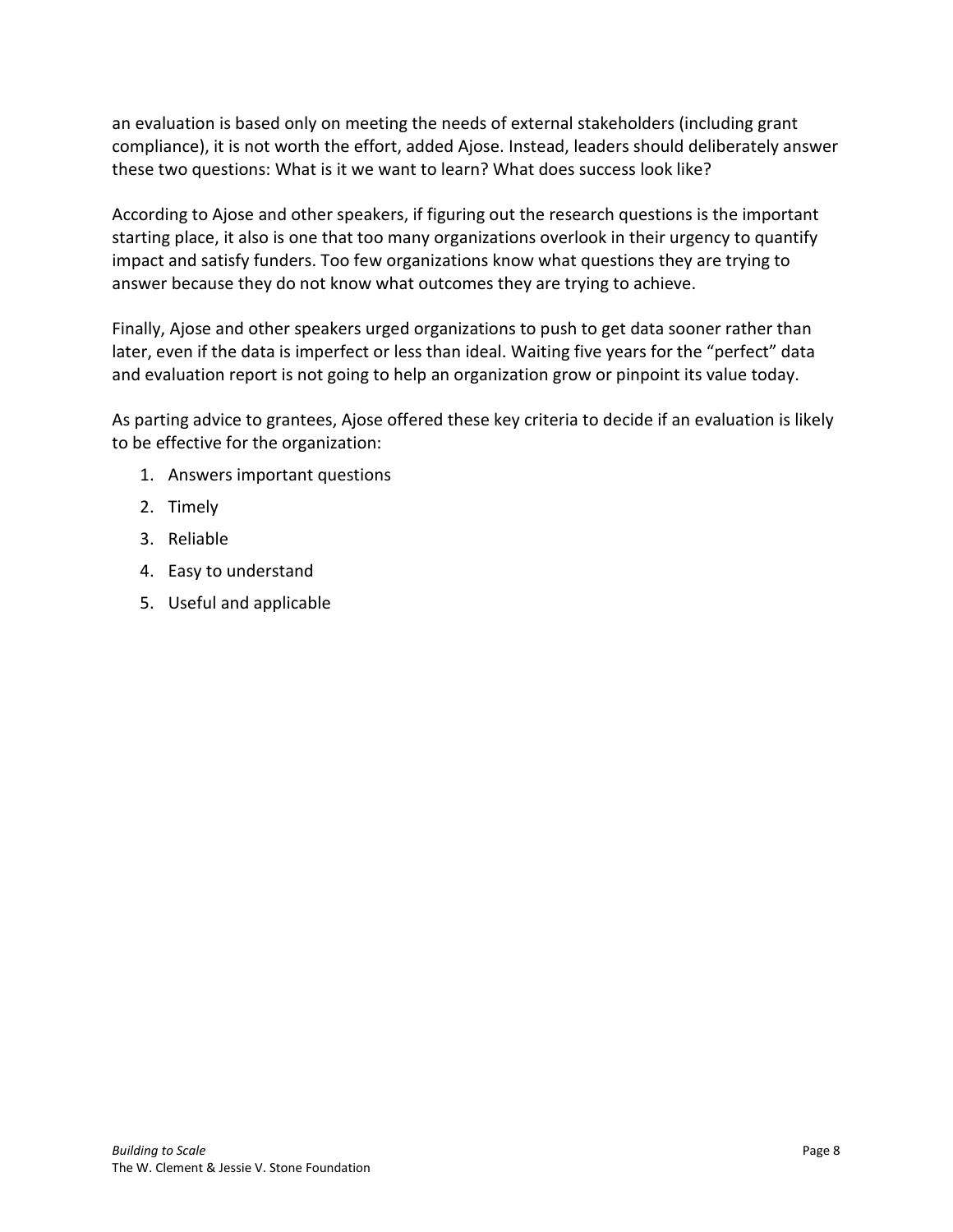## <span id="page-8-0"></span>Improving Your Model: Formative Evaluation Is Key

Program evaluations range from smaller, focused formative studies designed to improve activities to larger, summative research projects that prove overall results. Speakers—and many grantees—worried that too many organizations gravitate toward formal (and sometimes unrealistically expensive) summative studies for their evaluation needs and give short shrift to

formative evaluations that can be hugely helpful and more practical. One attendee specifically lamented the "physics envy" he sees (as a former physics major in college himself) throughout the social sector, where quantitative outcomes are valued most.

All speakers pointed to the underappreciated value of formative evaluations for improving programs more quickly and facilitating datainformed decision-making. These evaluations don't provide the iron-clad certainty about outcomes that a summative evaluation does, but they can provide very useful "leading indicators" of success that are more immediately relevant to organizational learning and growth. Programs that

**"***Evaluation as a compliance exercise is out there. But there is a different energy when the evaluation drives improvement and when you ask yourself what you will do with the information from the report. We see this in the schools and organizations in which we are working. Evaluation needs to be an informative practice. The evaluator is the truth teller of his/her organization's story and impact. Ideally, the evaluator's role is to fulfill all three purposes of evaluation for an organization: inform accountability, inform practice and inform the field***."**

### **– Eric Barela Partners in School Innovation**

make it a point to integrate formative evaluations into their program design are positioned to tighten their design and more effectively grow, speakers observed. Pranav Kothari of Mission Measurement advised, "Get data to improve your work as fast as you can."

King even suggested a typology of evaluations (See *Figure 1* on next page) to guide decisions about which evaluations to pursue. He proposed that 80 percent of an organization's focus and research efforts should be on continuous improvement and formative evaluations of programs; King prioritizes data that is designed for internal stakeholders and audiences and that can directly influence organizational improvements and growth. The other 20 percent of an organization's focus and efforts, he suggested, should be on episodic summative evaluations, such as randomized controlled trials. In between these extremes are continual and episodic efforts to track key metrics (using a spectrum of evaluation approaches).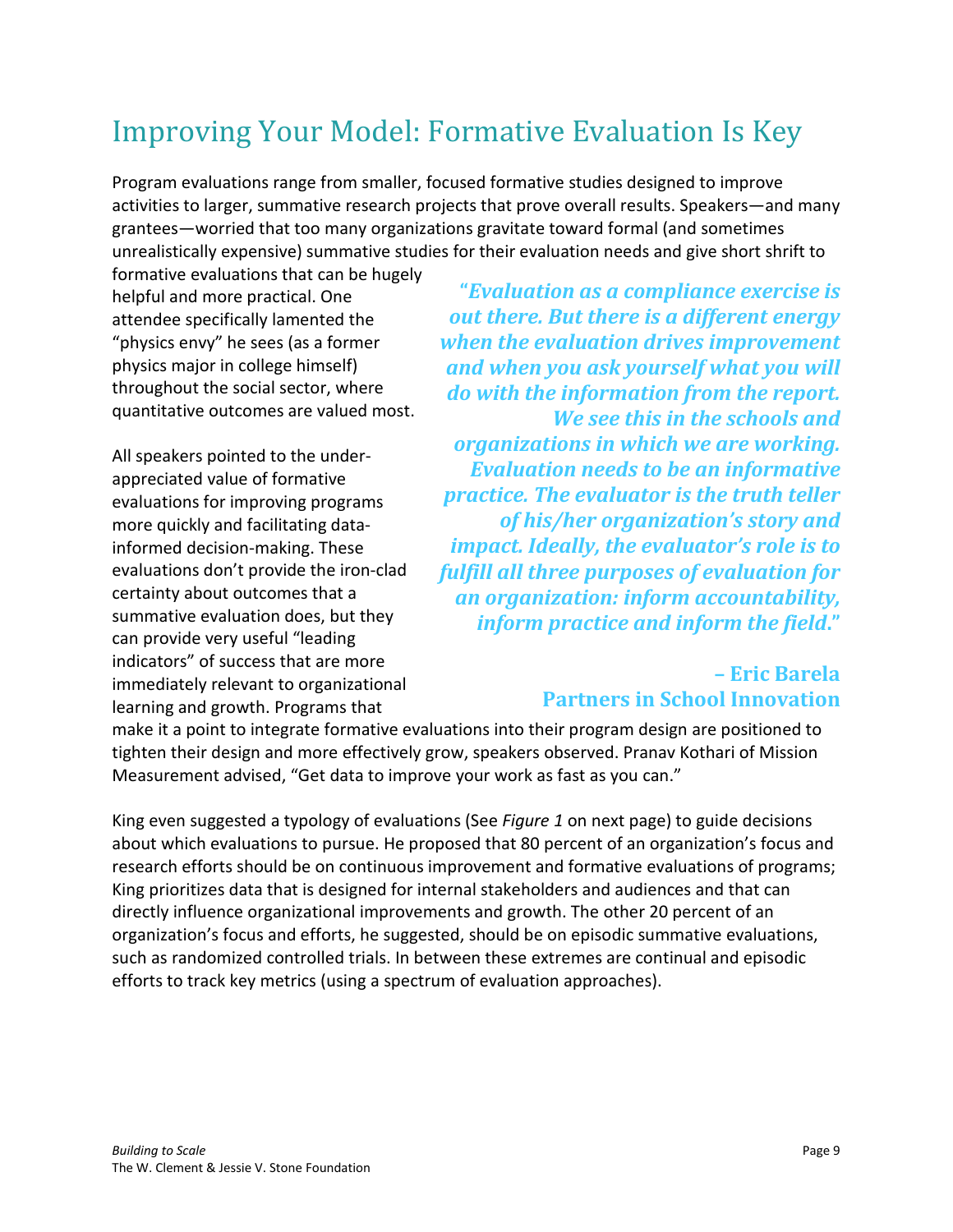

#### *Figure 1***: Organizational Emphasis for Different Evaluation Approaches**

Formative evaluations can help an organization understand why its program works (or doesn't), how it might work better, and under what conditions it is most successful. They won't perfectly solve the question of whether a specific program or intervention can be directly attributed to certain results—whether, for example, a particular program in a school building with other reform initiatives is the one causing increases in student achievement—but it will provide clues that suggest what is working and not working with the program.

Also, formative evaluations—because they are less complicated and less time intensive provide organizations with the immediate feedback they need to be nimble and keep improving. And of course formative evaluations are less expensive, which puts them in reach of more organizations.

At the same time, King offered this caution: "Don't drown in formative evaluations." Because formative evaluations can be conducted so readily and often inexpensively, leaders need to exercise judgments about what information is really most helpful. "Some indicators are more powerful than others," said King—and leaders should be focused on generating data about a smaller set of the most powerful indicators.

In designing their evaluation plans and considering what formative questions to be investigating, Kothari encouraged grantees to look carefully at summative evaluations conducted by similar organizations or on similar programs; instead of undertaking these sorts of studies themselves, especially initially, organizations should mine the results to inform their own assumptions and research agendas. The designs and components of programs that have been rigorously evaluated and proven to increase student learning can help organizational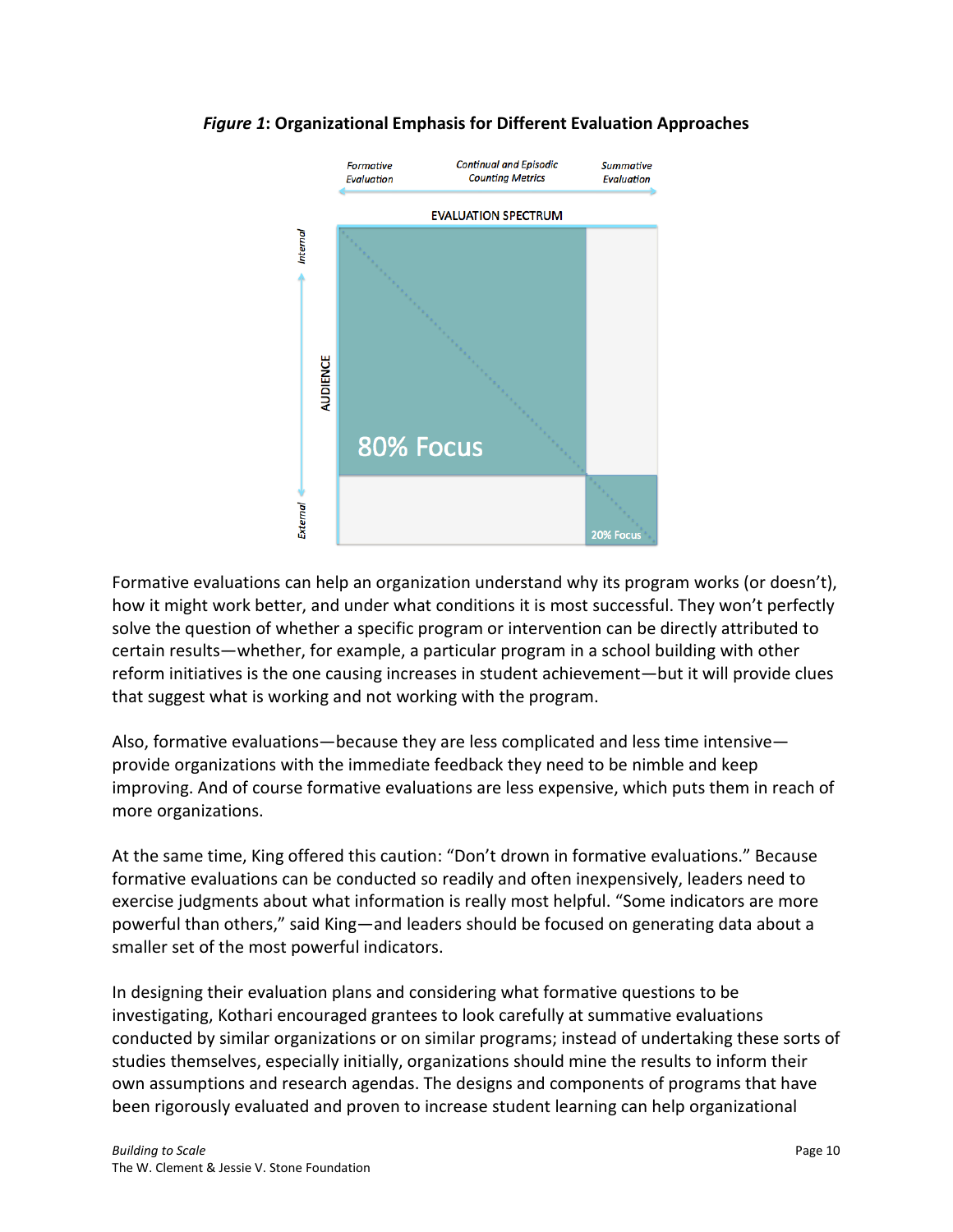leaders better understand how, why and when their own programs should be making a difference. In addition to student learning results, organizations can look for changes in school culture and climate, attendance and drop-out rates, and on-track student progress, among other indicators of success.

A series of well-chosen formative evaluations will eventually give organizations the clearer sense of "eye-popping value" that King encourages them to pursue—and only with that clarity does a larger, more expensive, summative evaluation make sense. In other words, an organization should know its value through formative evaluations before initiating a summative evaluation, such as a randomized controlled trial to determine whether its program's effects are significant.

**"The first purpose of evaluation is to look internally at your organization to ensure organizational leadership and commitment are established as well as to ensure that the decisions to make improvements and changes are in place."**

> **– Srik Gopalakrishnan** *New Teacher Center*

Thus, in addition to weighting evaluation

activities to emphasize formative evaluations and internal audiences, King also suggests that the weighting shift over time—as the organization matures, learns more about what works best with its programs, and prepares to scale, it also should shift more and more resources to the summative side of the evaluation spectrum.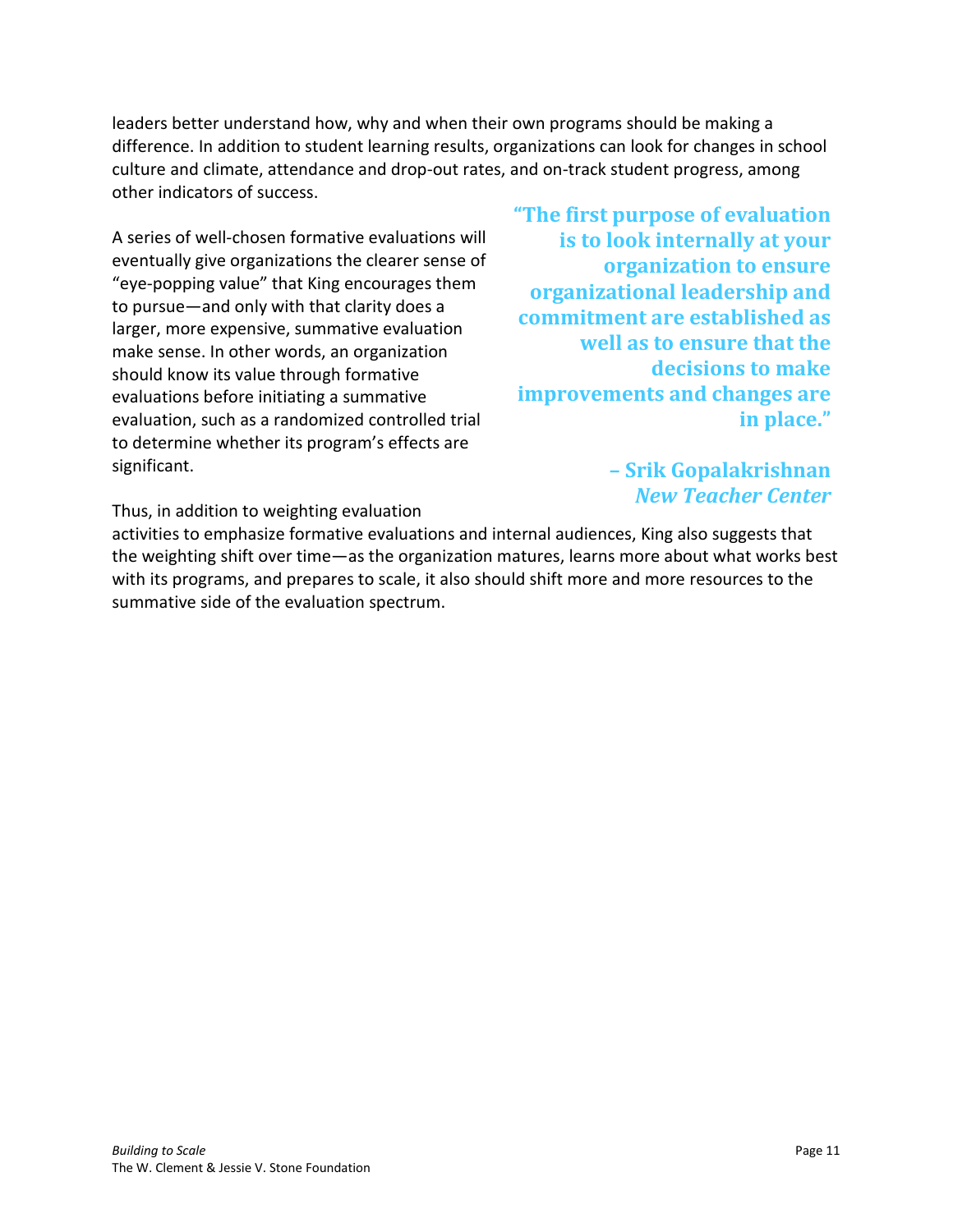## <span id="page-11-0"></span>A "Theory of Change" Can Help … But Also Hinder

As an organization works to define its "eye-popping value," many speakers—and grantees proposed that a well-conceived theory of change can help. A theory of change in the social sector is like a scientific hypothesis: It articulates the assumptions and propositions that organizational leaders believe will lead to a specific goal. As such, a theory of change connects resources to results; it helps to clearly lay out problems, the resources and strategies the organization will use to confront the problems and the short- and long-term outcomes it thinks can be accomplished from these resources and activities.

A theory of change can be as simple as a paragraph or as elaborate as a full-page chart. Regardless of what it looks like on paper, what makes a theory of change potentially so useful, according to Steve Tozer of the Chicago College of Education, is the discipline it imposes on an organization to make explicit assumptions about why certain activities will lead to certain results: Why will doing "x" really lead to "y" result? A good theory of change is well grounded in existing evidence about what interventions or activities cause what result (see *Figure 2* for a simple illustration).



**Figure 2:** *Theory of Change Makes Cause and Effect Assumptions Explicit*

Because it identifies both assumptions and outcomes, a well-designed theory of change can guide an organization's learning process; it can help enforce rigorous thinking about appropriate program outcomes, and it can suggest what things need to be tested and evaluated. Theories of change must have an evidence-based rationale in order to truly be effective guiding tools for programs aiming to grow.

Some grantees suggested a theory of change can be helpful in other important ways, too—such as informing human resources planning for what organizational talent is needed and helping everyone in the organization (including new hires) understand fundamental beliefs of the organization.

At the same time, while acknowledging that a theory of change can be a helpful guiding tool, other speakers and some grantees cautioned that theories of change do have limitations.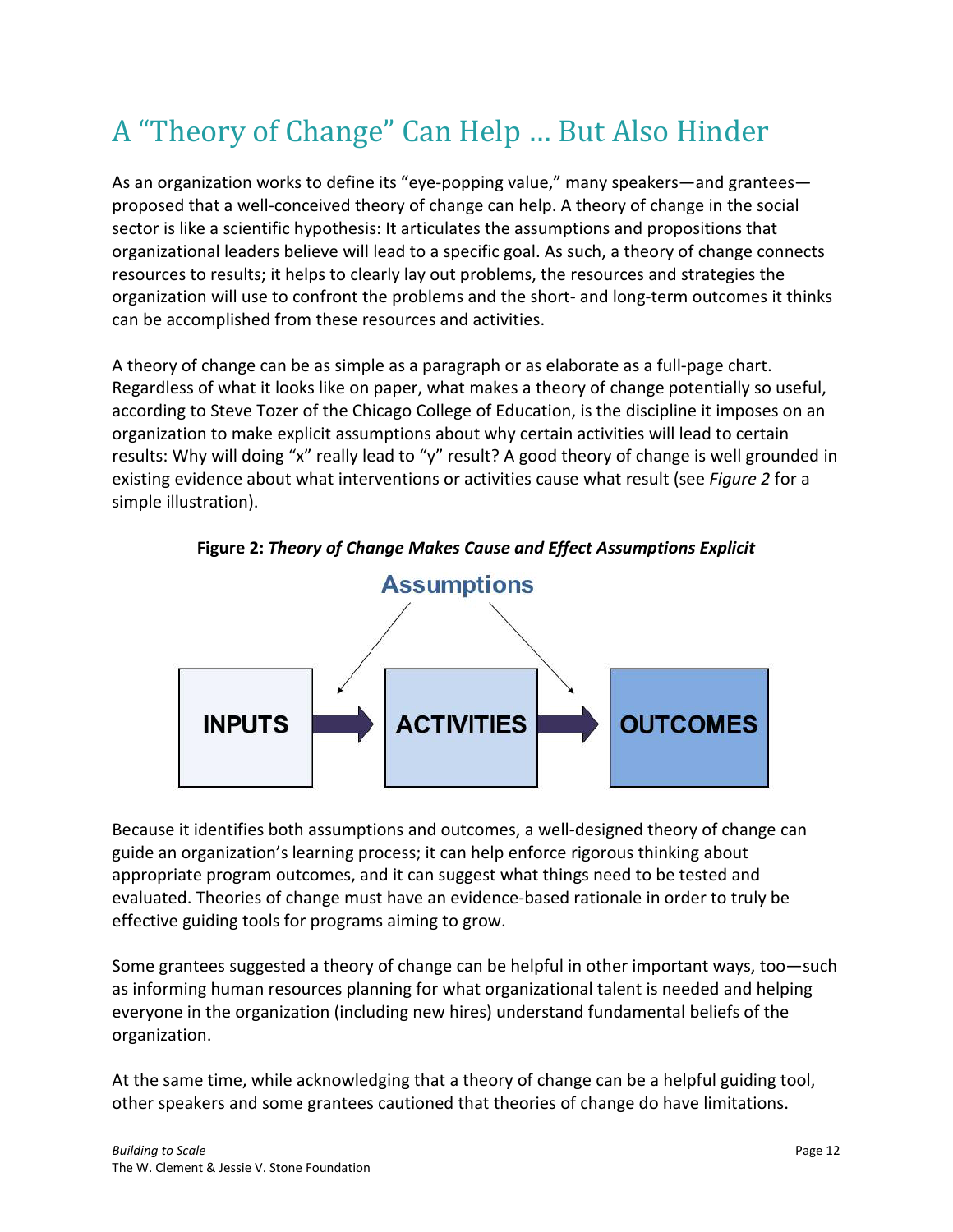Theories of change assume a simple, static world, pointed out King, but in reality the world is complex; too many theories of change he has seen posit unreasonable linkages between cause and effect.

Of course, even the best theory of change is no substitution for high-quality implementation. A theory of change is just a theory if not accompanied by high-quality execution of its activities and a laser-like focus on whether outcomes are being accomplished. As King reiterated at both the 2010 and 2009 meetings, experience over time should help an organization decrease program costs and grow more quickly—and thereby make it a stronger and more effective organization. Or, as Steven Schroeder, former president and CEO of the Robert Wood Johnson Foundation, famously noted in an essay about his lessons learned as a grantmaker: "Execution trumps strategy."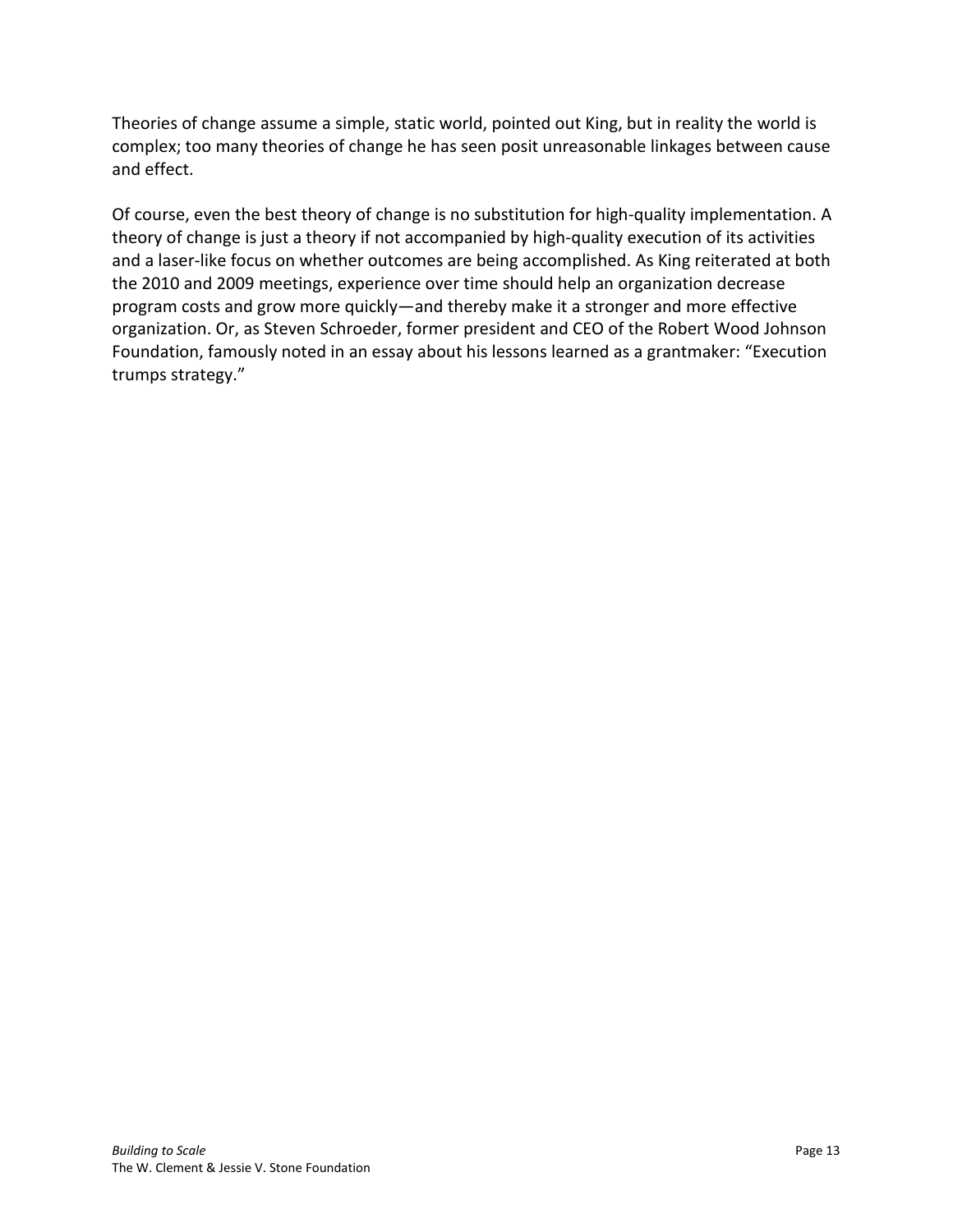## <span id="page-13-0"></span>Why High-Impact Organizations Are Also Learning **Organizations**

"Wonder" was a recurring theme throughout the Stone Foundation convening, and there was a prevailing view that the highest-impact organizations are those committed intrinsically to uncover who and why a program works and what could help it work better. Even as grantees reflected throughout the day about how they could better use formative evaluations to

*During the Stone Foundation convening, some grantees identified successful ways of using data to encourage change and improvement in organizations. Their advice and lessons learned include:*

- **Be transparent about successes and failures.**
- **Ensure messages are consistent.**
- **Be clear on what the data is for: accountability purposes or change management.**
- **Organizations need** *both* **quantitative and qualitative data—both have value and each speaks to different audiences.**
- **Collect some data that can help tell your story and personalize the difference your program makes. While "hard" statistics about impact are best for some, others will respond better to real-world anecdotes and stories.**

improve their programs and better know their impact, they also were encouraged to think about how well they use evaluation results throughout their organizations. Returning to Goren's earlier observation about evaluation design—think about use as you think about design—speakers pushed meeting attendees to think about how widely and deeply they are currently using evaluation results and how committed they are to learning from these results and adjusting as an organization.

Conducting evaluations and knowing your impact cannot just be about hard-core metrics, theories of change and evaluation designs. To make a difference in how an organization functions and in the results of its programs, these efforts fundamentally need to be about learning and improving. They need to be driven by an organizational commitment to curiosity, improvement and reflection. Multiple program measures—which are multiple vantage-points for considering and learning about impact—also are essential.

Along these same lines, speakers and grantees also cautioned that leaders must not compartmentalize the evaluation and research functions within an organization. A commitment to learning needs to permeate throughout the organization, not just live in a research arm. It's easy for evaluation directors or evaluation consultants to be "siloed off" from the core management and implementation functions of the organization. Yet evaluation, reflection and learning need to be deeply embedded in all programmatic work, not a stand-alone activity.

Finally, theories of change have a role in organizational management by getting everyone in the organization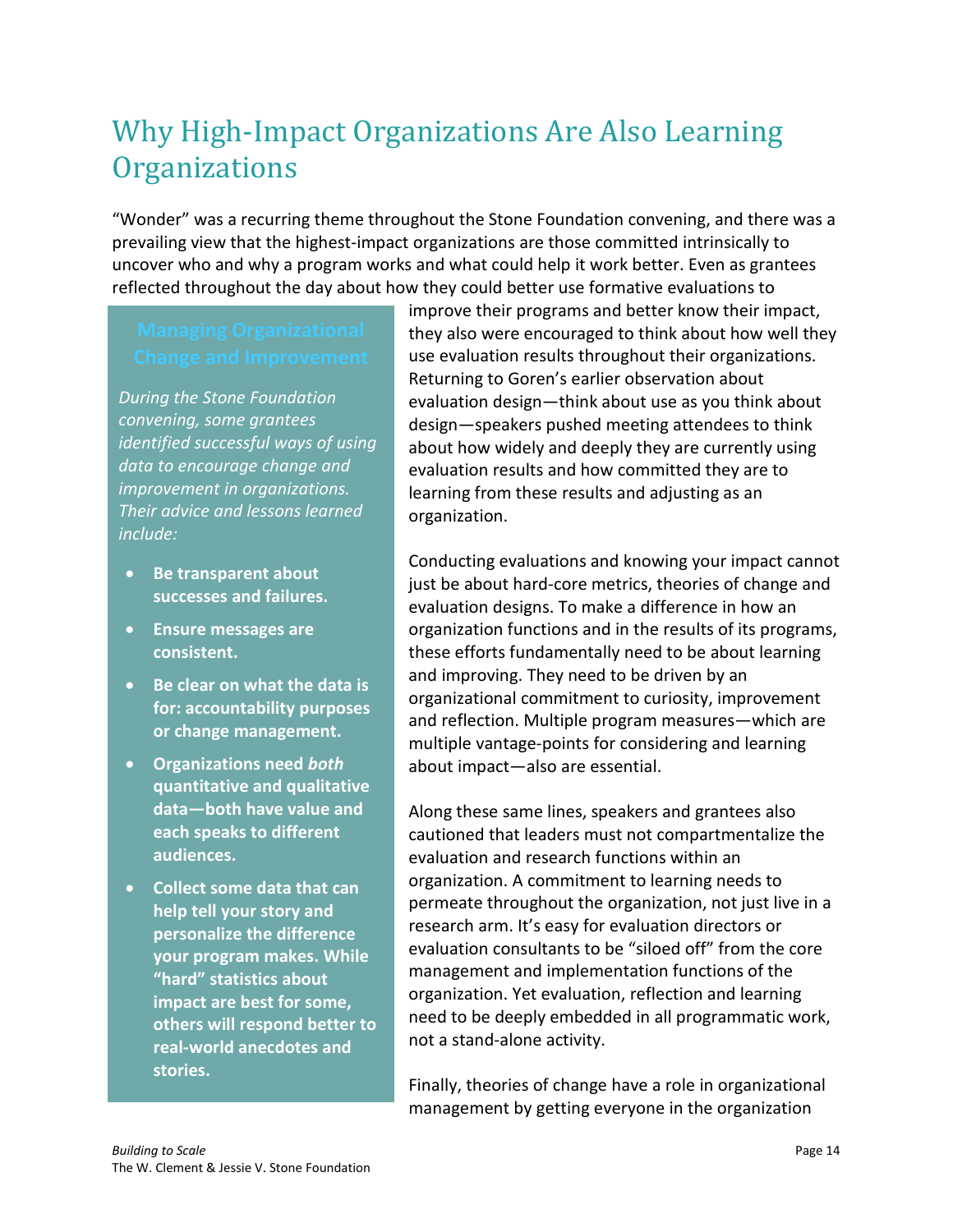focused on the outcomes to aim for rather than just the strategy. Indeed, it is important to have a "real battle" within an organization, said one grantee, about the beliefs and assumptions of the organization and "the kind of organization it wants to be."

As a result of attending the 2010 convening, leaders of the grantee organizations articulated several next steps and ways of integrating the ideas and knowledge from the meeting, including:

- Many committed to adding more time for reflective learning into their internal conversations, focusing more energy on building a culture of continuous improvement, and better integrating their evaluation and impact assessment efforts throughout all aspects of their organization.
- Several grantees planned to take a fresh look at their existing theories of change and consider whether their organizational structures still meet the needs of their evolving work.
- Others said they will think more critically about partnerships with (and the role of) external evaluators, and at least one grantee reported plans to better use formative assessments moving forward to determine its impact and ability to scale.
- Grantees also will establish more and deeper opportunities for staff throughout their entire organizations to "dig deeper" into evaluation results, and they will seek to involve more of their program staff in evaluation and measuring efforts.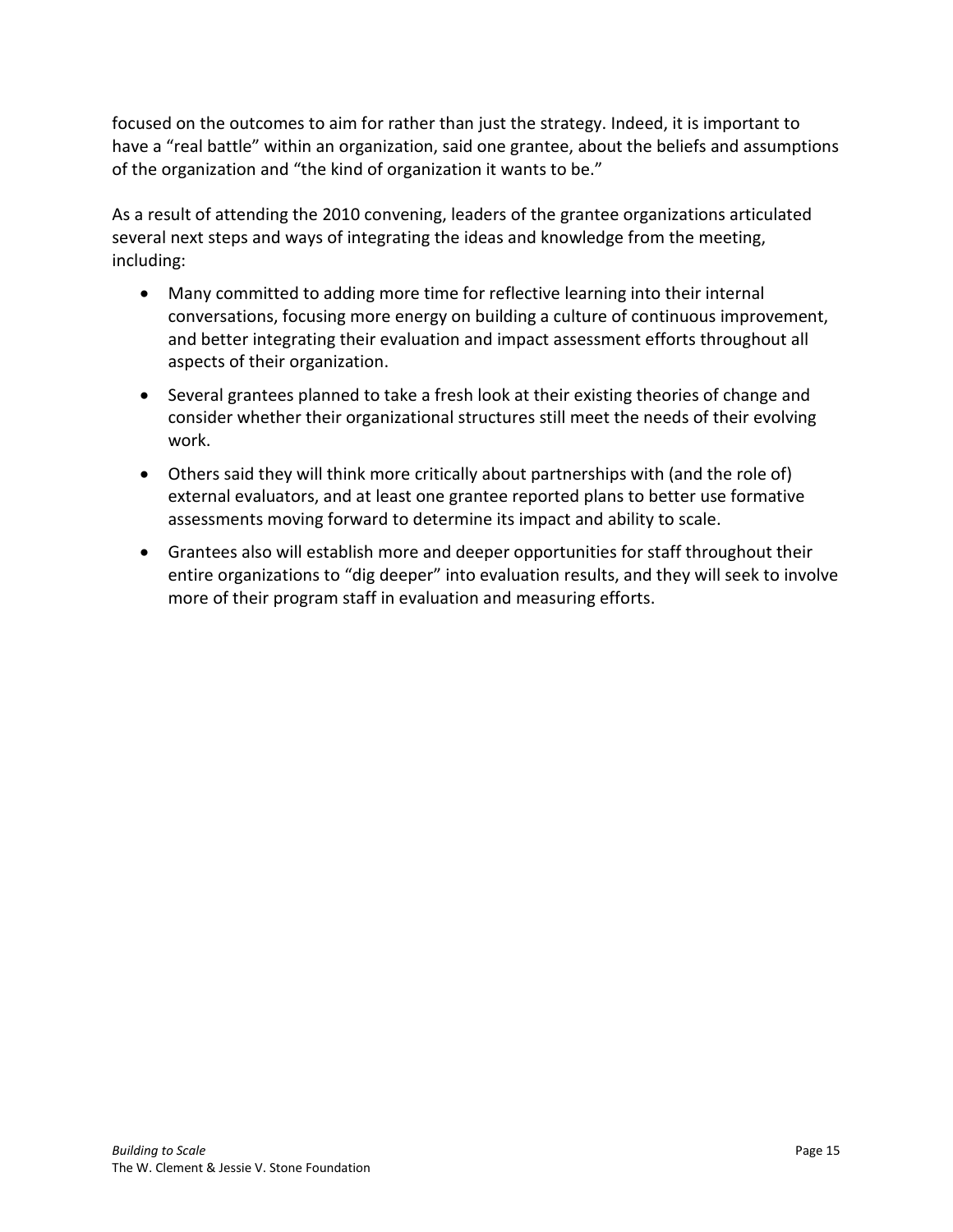## <span id="page-15-0"></span>**APPENDIX A:** Stone Foundation Education Grantees

*Academy for Urban School Leadership Boston Plan for Excellence Boston Teacher Residency Center for Collaborative Education Chicago Public Education Fund Developmental Studies Center Internationals Network for Public Schools National Equity Project New Leaders for New Schools New Teacher Center New Visions for Public Schools Partners in School Innovation San Francisco Education Fund Strategic Literacy Initiative University of Chicago Urban Education Institute University of Illinois, Chicago, Urban School Leadership Program Urban Teacher Residency United*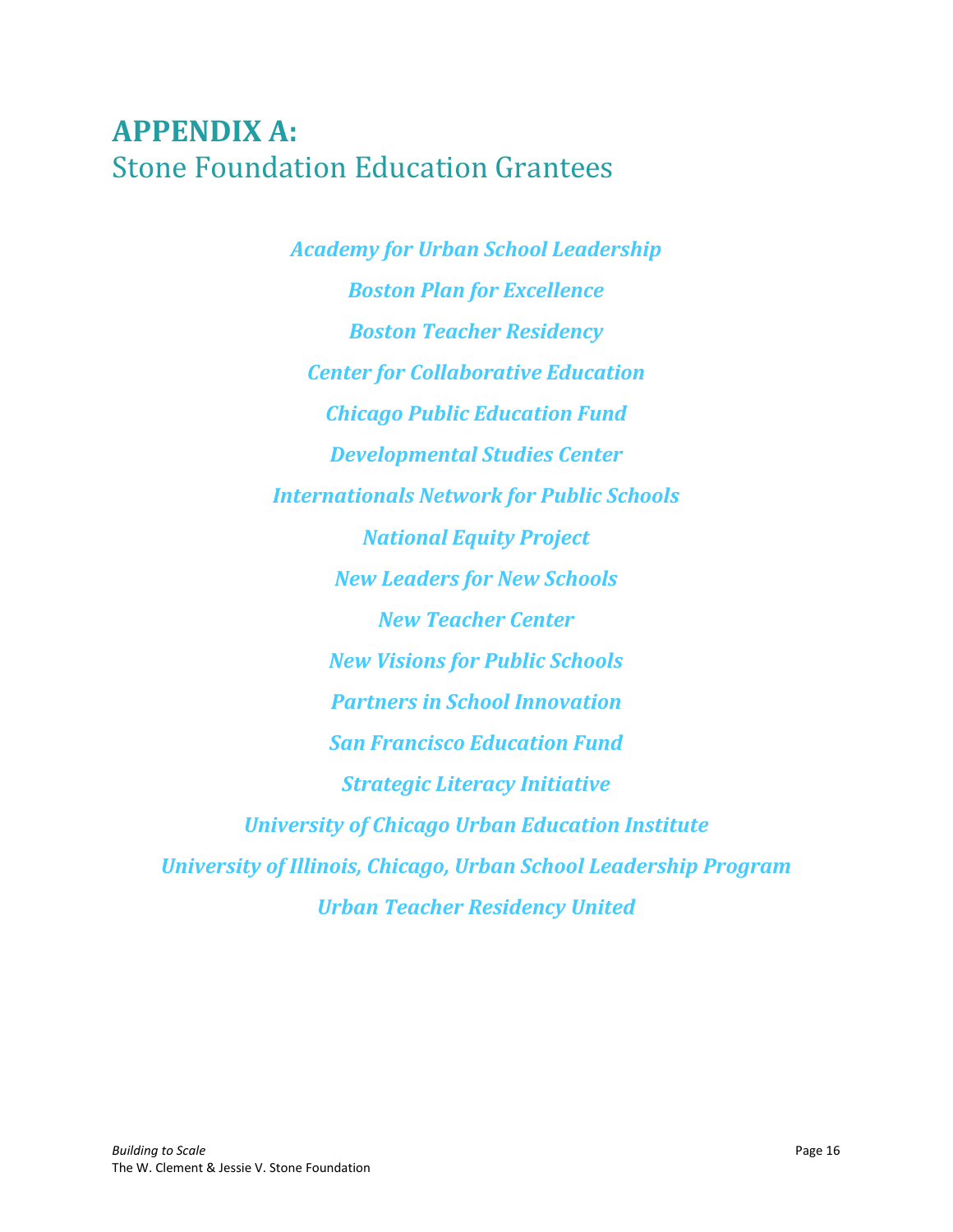## <span id="page-16-0"></span>**APPENDIX B:** Summary of Pre-Meeting Interviews on Assessing Impact with Stone Foundation Grantees

*In July 2010, staff from the W. Clement and Jessie V. Stone Foundation spoke with a leader from each of the foundation's education grantees in preparation for its 2010 convening, which focus on measuring impact. The purpose of these conversations was to capture each organization's knowledge, attitudes and behaviors around the challenges of measuring impact—and to use this information to inform the agenda. Organized by the seven questions the foundation posed to grantees, this document summarizes key themes that emerged across all 16 conversations. This summary was prepared by BTW Informing Change.*

### **1. How do you define impact for your organization? What kinds of metrics do you use to assess progress towards your goals? How frequently do you collect data?**

- Organizations define their impact as increasing school performance, student achievement gains and/or student performance on standardized tests.
	- o Some define organizational impact by improving school climate, district capacity, studentteacher relationships, integration of immigrant students, college readiness among students, policy change, principal leadership, program/organization sustainability and teacher morale, retention, efficacy, quality and/or effectiveness.
- Metrics for assessing progress range from being specific, quantifiable and measurable (e.g., number of kids graduating from high school, state/district results on summative tests, district/school results on formative or interim tests and college acceptance/enrollment/persistence rates) to general and broad (e.g., teacher-student relationships, instructional leadership, teacher satisfaction and school climate).
	- o Certain organizations have specific organizational standards and rubrics that include metrics for progress, especially for measuring changes in teaching practices or school culture/climate (e.g., School Transformation Rubric, emerging Gates Foundation observational rubric).
- Data collection frequency varies dramatically, from being episodic, quarterly, annual and even longitudinal.
	- o There is a focus on collecting quantitative data over qualitative data.
	- o There is an interest in value-added models and longitudinal tracking (K-16).
	- o Organizations use in-house data collection and evaluation as well as hire external evaluators.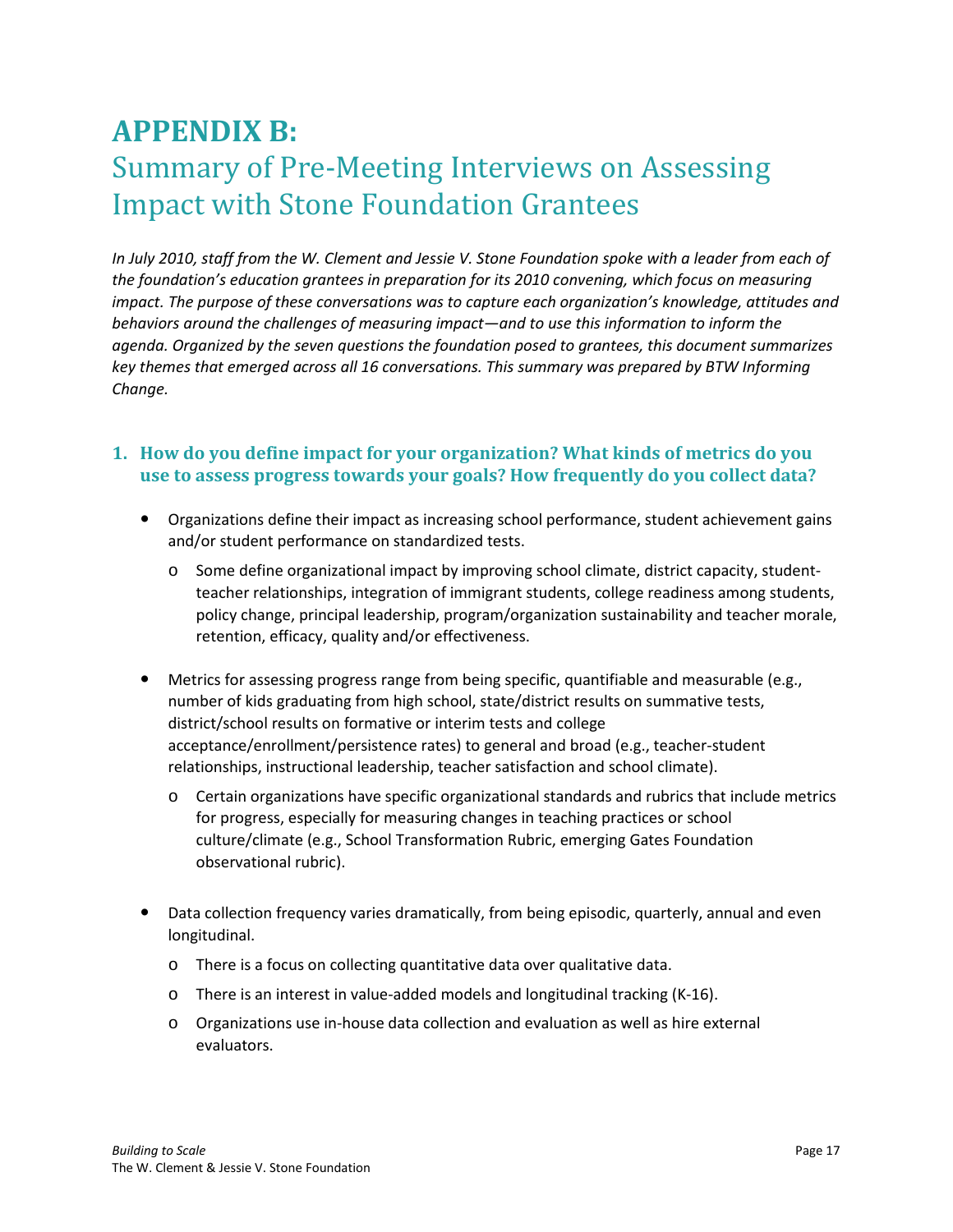**There is a tension that exists when working with third-party evaluators. Third-party** evaluators tend to focus on documenting outcomes rather than investigating processes for achieving outcomes, yet funders prefer third-party evaluators.

### **2. Who are the main external audiences for your impact data? What kinds of data would be important to them to show impact?**

| <b>Audience</b>                                                                                |  | <b>Type of Data of Interest</b><br>to These Audiences                                 |
|------------------------------------------------------------------------------------------------|--|---------------------------------------------------------------------------------------|
| Funders/foundations                                                                            |  | Student achievement, outcomes and/or                                                  |
| Organization's board of directors                                                              |  | performance data (e.g., gain on standardized<br>tests, reduction in achievement gap)  |
| Educators who are partners/clients of the<br>organization (e.g., teachers, superintendent,     |  | Value-added and/or longitudinal tracking                                              |
| principals, school board)                                                                      |  | Teacher quality, retention and performance                                            |
| Policymakers (e.g., Department of Education<br>at state and federal levels, elected officials) |  | Data demonstrating leadership development<br>and capacity building among teachers and |
| "Thought leaders" in the field and researchers                                                 |  | principals                                                                            |
| Parents, community members, public                                                             |  | Effectiveness of curriculum, a program or a<br>pilot school                           |
| Consumers of social media (e.g., Facebook,<br>Twitter)                                         |  |                                                                                       |

### **3. Are you satisfied by your ability to measure impact? What barriers prevent you from systematically capturing your impact?**

- Overall, organizations are not satisfied with their ability to measure impact.
	- o 13 out 16 state that they are not satisfied.
		- Only 3 out 16 state that they are satisfied with their ability to measure impact although these organizations report they could still benefit from more internal capacity, especially for longitudinal evaluation and data analysis.
- The barriers preventing measurement of impact include:
	- o Funders have diverging interests and expectations in types of impact data that grantees should capture (e.g., teacher effectiveness vs. teacher quality)
	- o A lack of internal capacity in the organization, especially to collect and maintain longitudinal data
	- o A lack of a state-wide database with longitudinal data about students
	- o Issues with accessing data at the school and district levels due to legality, timeliness of collection/analysis of student performance data or unavailability of data
	- o No standard tools to measure teacher effectiveness (and some resistance to the idea of even linking teacher effectiveness with student performance)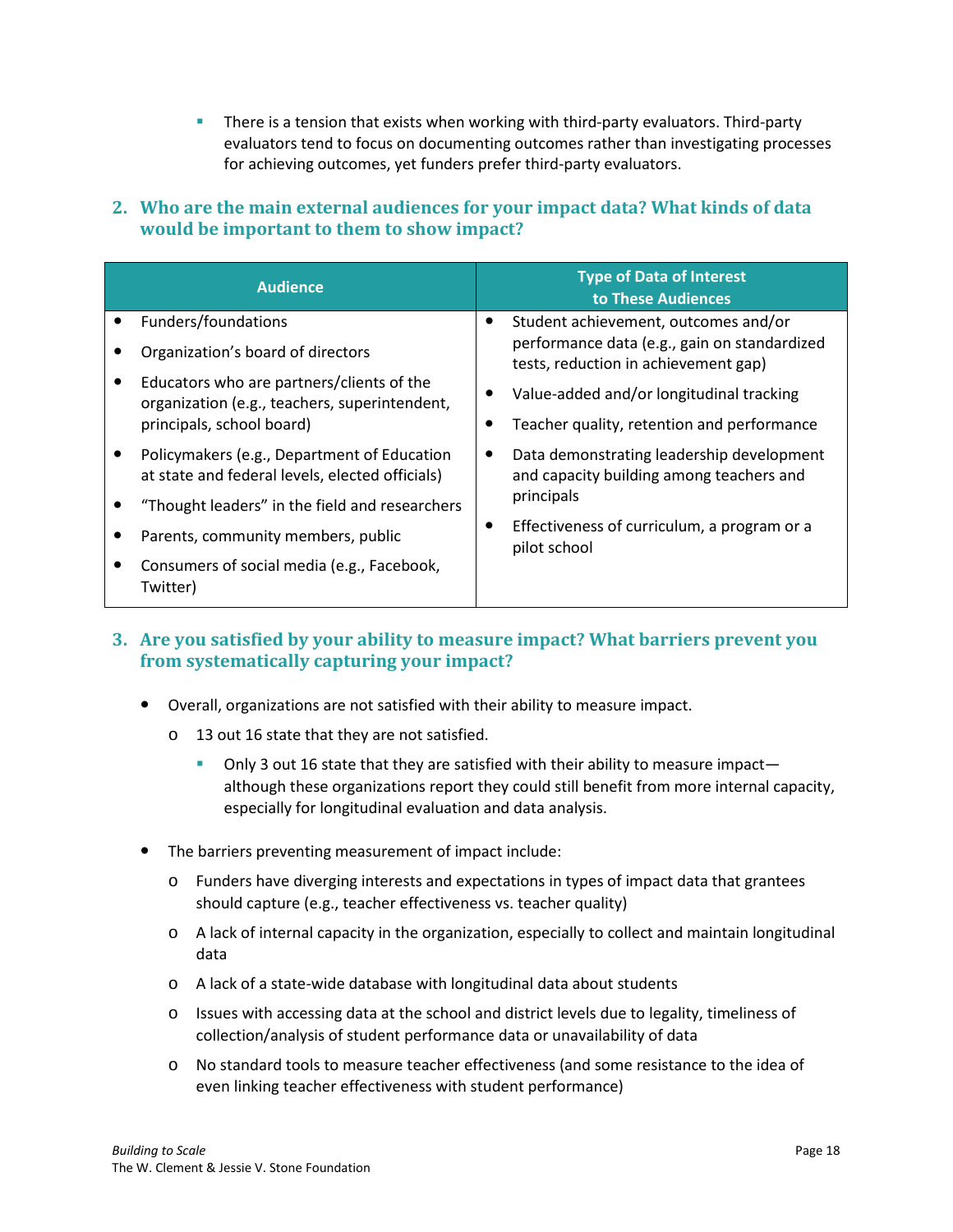- o The cost of an external evaluator and lack of funding to hire an external evaluator
- o Client schools are not requesting the information

#### **4. What impact data don't you have that you think you need?**

- Organizations are interested in the following types of data:
	- o Effectiveness/importance of individual program elements in contributing to overall outcomes/success
	- o Early intervention systems that can be used to identify students at risk of falling behind
	- o Quantitative data on "transformative" and adaptive leadership
	- o Data that link teacher effectiveness (e.g., preparation, content, practices) to student performance and growth
	- o Data on school culture, professional development programs for teachers and principals, and school systems to determine how changes in these factors influence teacher effectiveness
	- o Universal benchmarks that could be used to compare/measure student performance across districts
	- o Evaluation of new curricula

#### **5. What systems do you have in place to reflect on what you are learning from your evaluation and assessment activities?**

- Systems for reflecting on evaluation and assessment at organizations range from having an admittedly poor-quality system in place to creating a designated Department of Organizational Performance responsible for developing and implementing systems and tools. Examples of types of systems that are in place include:
	- o Weekly dashboards, quarterly reports on progress and bi-annual/annual retreats to analyze data and discuss progress
	- o Meetings (e.g., bi-weekly meetings) to discuss and reflect on data and their implications
	- o Regular dialogues with client schools/teachers/principal about school and classroom data (however, for the most part school leaders are responsible for following up on data and building a data-driven culture on their own)
	- o In-house evaluator, evaluation advisory council, collaboration with higher education research departments or external evaluator
	- o Formative assessment process for evaluation of curricular program and/or video analysis of classroom practices
	- o Use of Effort to Outcomes software to assess teacher effectiveness
	- o Focus on developing a logic model

#### **6. In your view, what is the relationship between impact and sustainability?**